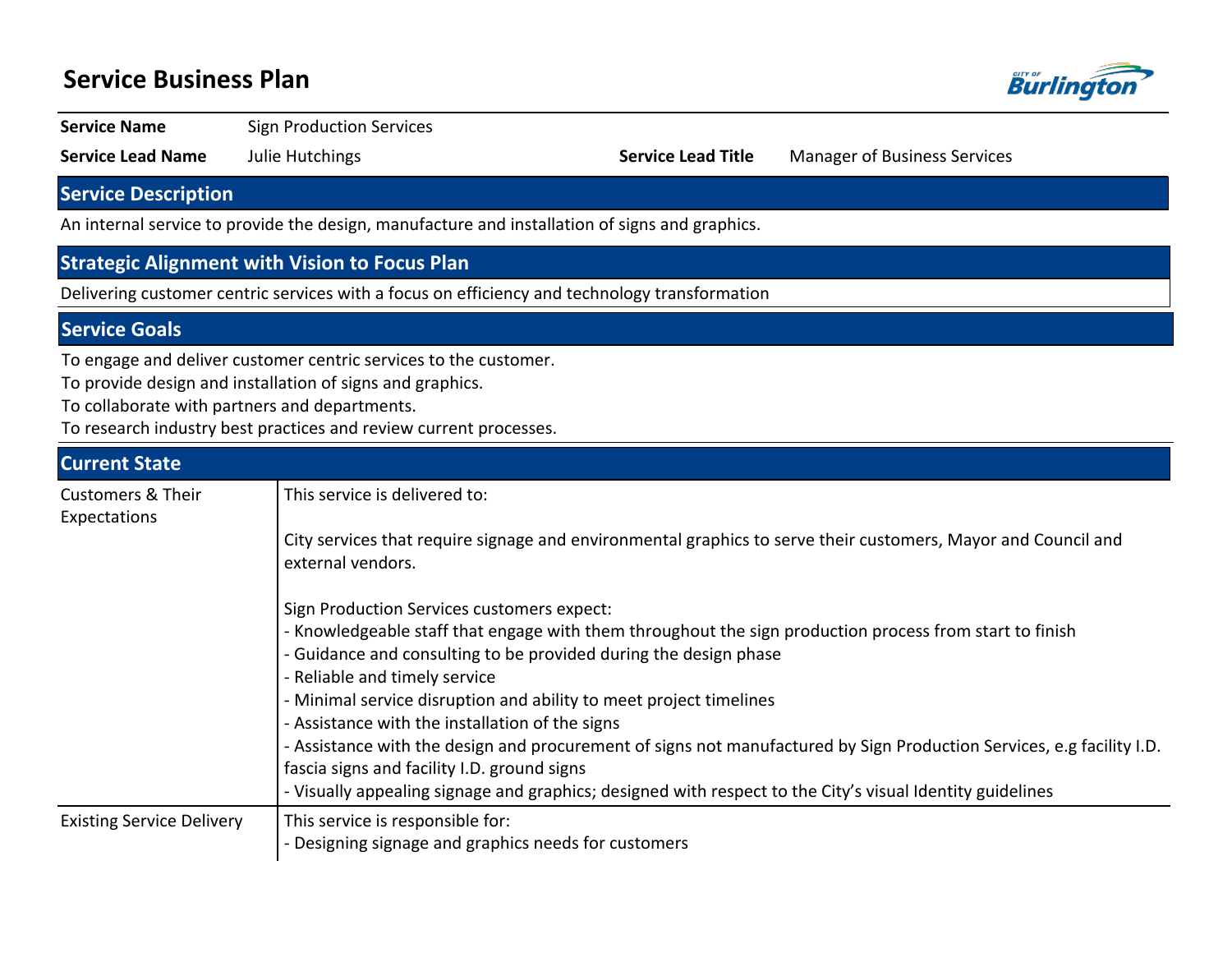|                                                                     | - Seeking external support for specialized production that cannot be completed by in-house staff<br>- Managing the inventory of raw sign production materials assisting in timely production<br>- Research market trends and best practices allowing the service to continuously maintain the customer's needs and<br>expectations<br>- Engaging with customers regarding their sign needs, including current and upcoming requests, consulting services,<br>installations and more<br>- Forecasting budget needs for equipment repair and replacement |  |  |  |  |  |
|---------------------------------------------------------------------|--------------------------------------------------------------------------------------------------------------------------------------------------------------------------------------------------------------------------------------------------------------------------------------------------------------------------------------------------------------------------------------------------------------------------------------------------------------------------------------------------------------------------------------------------------|--|--|--|--|--|
| <b>Existing Customer</b><br>Engagement Tools /<br>Methods           | Customer engagement tools include telephone, staff website, in person meetings with staff, email, surveys and<br>reports.                                                                                                                                                                                                                                                                                                                                                                                                                              |  |  |  |  |  |
| Is this Service Provincially<br>Legislated?                         | N/A<br>No                                                                                                                                                                                                                                                                                                                                                                                                                                                                                                                                              |  |  |  |  |  |
| For this Service are there<br><b>Approved Service</b><br>Standards? | N/A<br>No                                                                                                                                                                                                                                                                                                                                                                                                                                                                                                                                              |  |  |  |  |  |

| <b>Programs</b> |                                                                                                              |
|-----------------|--------------------------------------------------------------------------------------------------------------|
| Design          | Provides support and consulting in the design of sign and graphics products that meets the customer's needs. |
| Sign Production | Manufactures signs and graphics.                                                                             |
| Installation    | Installs signs and graphics at various locations based on customer needs.                                    |

## **Recent Continuous Improvement Initiatives**

In 2019, a Pneumatic laminating table was purchased through the capital budget process. This table automates a manual process by applying vinyl graphics to a variety of substrates. This brings about efficiencies and a reduction in errors.

# **Environmental Considerations**

The new equipment purchase which reduces errors will result in less waste produced by sign production.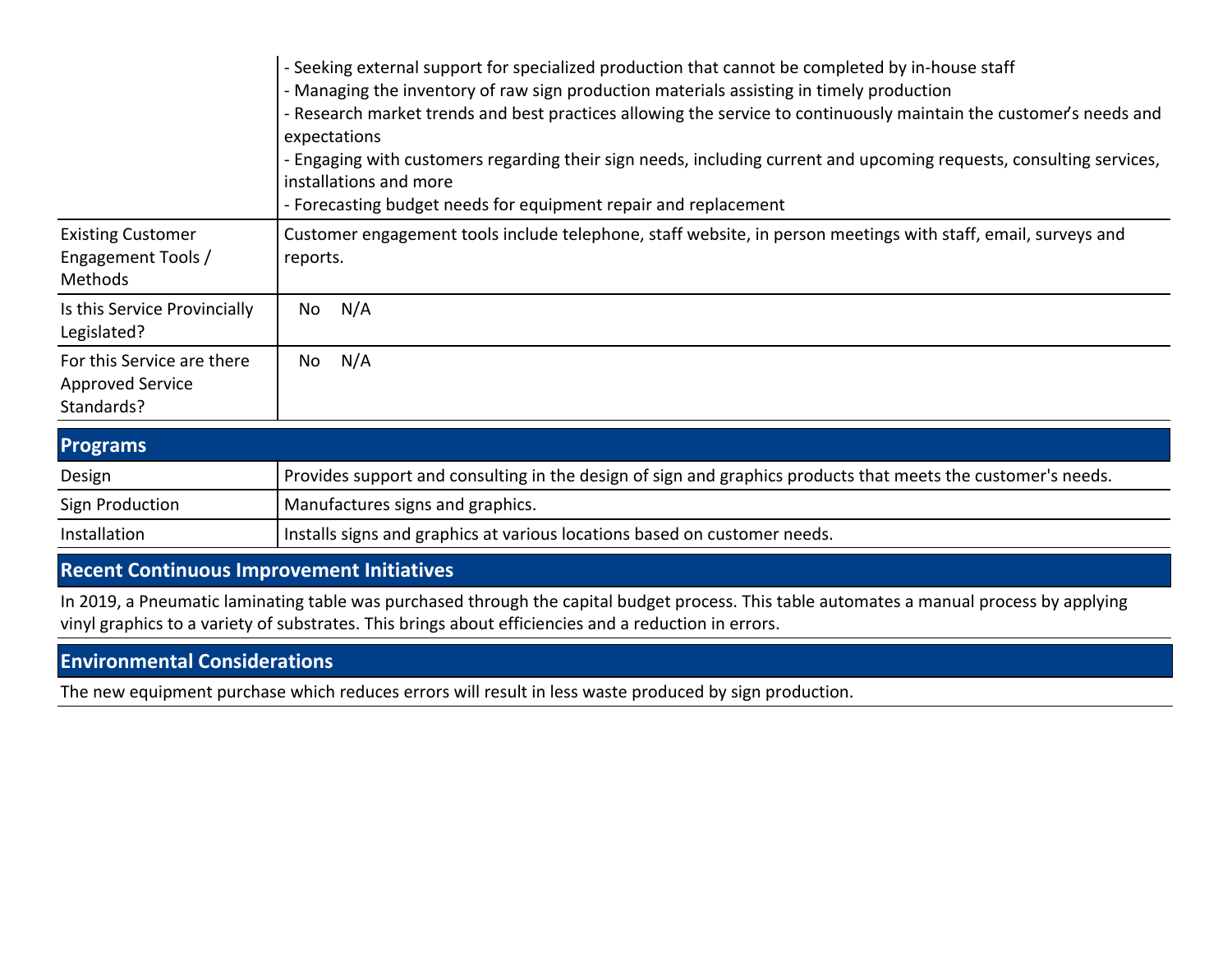| <b>Emerging Opportunities and Anticipated Risks</b>                                                                                                                                                                                                              |                                                                                                                                                                                                                   |                          |  |  |  |
|------------------------------------------------------------------------------------------------------------------------------------------------------------------------------------------------------------------------------------------------------------------|-------------------------------------------------------------------------------------------------------------------------------------------------------------------------------------------------------------------|--------------------------|--|--|--|
| <b>Emerging Opportunities</b>                                                                                                                                                                                                                                    | Opportunities exist to expand service offerings to third party customers such as other municipalities, Halton Region,<br>school boards, to name a few and could result in the need for a secondary pricing model. |                          |  |  |  |
|                                                                                                                                                                                                                                                                  | The design and sign production industries are consistently changing and adapting to new technology and as a result;<br>additional service offerings could be added to the catalogue in future years.              |                          |  |  |  |
|                                                                                                                                                                                                                                                                  | Complete a market scan and adjust the shop rate as needed.                                                                                                                                                        |                          |  |  |  |
| Additional pressures are being placed on the sign production services net zero operations to remain competitive<br><b>Anticipated Risks</b><br>with overall pricing while also dealing with rising costs of labour and raw materials.                            |                                                                                                                                                                                                                   |                          |  |  |  |
| In 2016, new equipment was purchased to produce the signs; this equipment's lifecycle is estimated at<br>approximately 5 years and thus, the operation is required to seek for funding source to replace these when the<br>asset's lifecycle has come to an end. |                                                                                                                                                                                                                   |                          |  |  |  |
|                                                                                                                                                                                                                                                                  | Current resourcing can't always keep up with the business demand. The addition of a sign production seasonal<br>student would be beneficial.                                                                      |                          |  |  |  |
| <b>Enterprise Risk</b><br>Considerations                                                                                                                                                                                                                         | Capacity and volume of work - Projects, Process Changes                                                                                                                                                           |                          |  |  |  |
| <b>Service Initiatives</b>                                                                                                                                                                                                                                       |                                                                                                                                                                                                                   | <b>Target Completion</b> |  |  |  |
| Complete a business process review of the inventory process.                                                                                                                                                                                                     |                                                                                                                                                                                                                   | Oct 2020                 |  |  |  |
| Complete a business process review of administrative processes for invoicing.                                                                                                                                                                                    |                                                                                                                                                                                                                   | Jun 2020                 |  |  |  |
| Review and update, if required, charge back rates for sign production services                                                                                                                                                                                   | Dec 2020                                                                                                                                                                                                          |                          |  |  |  |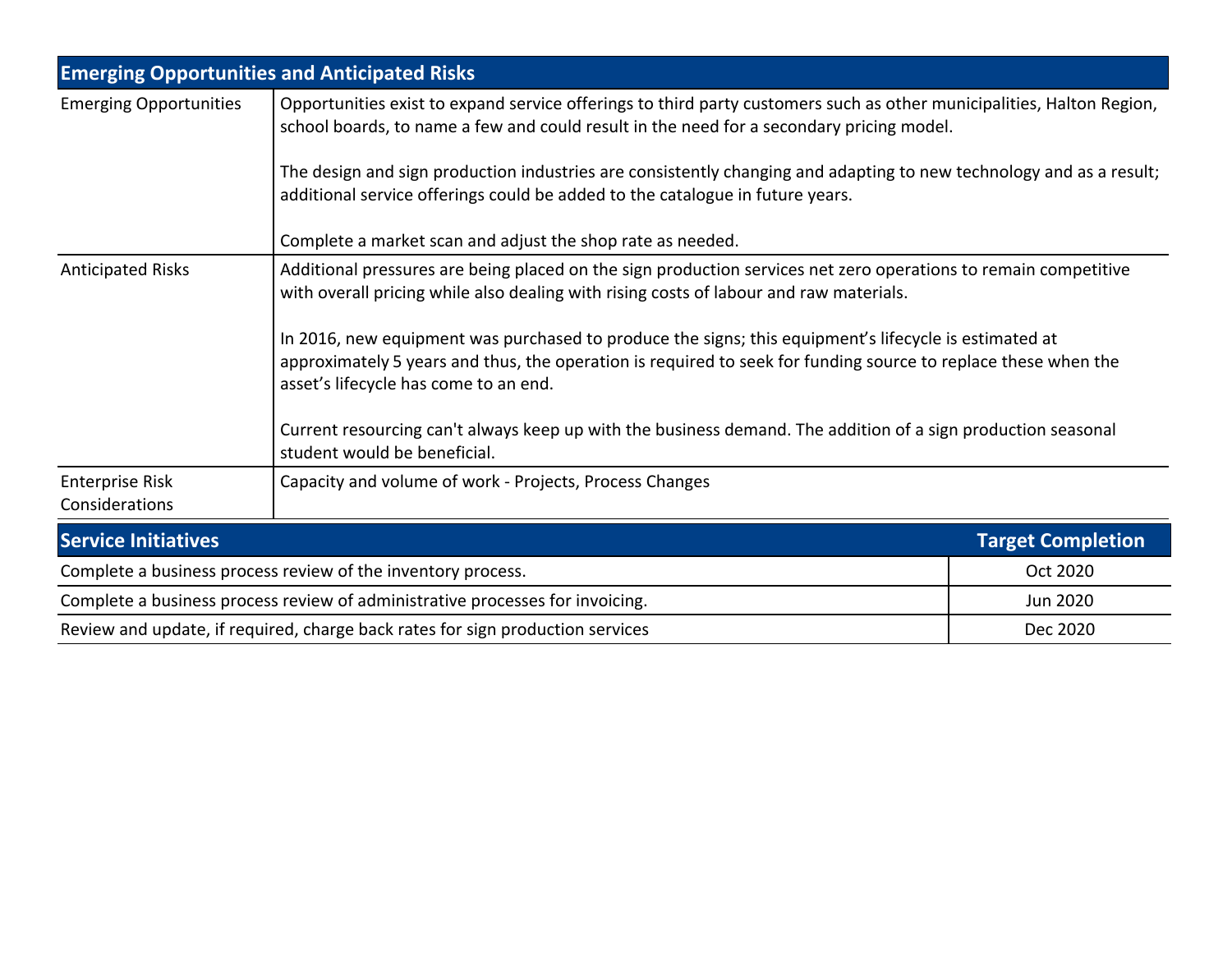# **MEASURING SUCCESS**

#### **How much did we do?**

| <b>Performance</b>                                    | 2015      | 2016      | 2017   | 2018   | 2019            | 2020            | 2021            | 2022            |
|-------------------------------------------------------|-----------|-----------|--------|--------|-----------------|-----------------|-----------------|-----------------|
| <b>Measurement</b>                                    | Actual    | Actual    | Actual | Actual | <b>Forecast</b> | <b>Forecast</b> | <b>Forecast</b> | <b>Forecast</b> |
| Number of signs produced                              | <b>NA</b> | <b>NA</b> | 4,008  | 3,411  | 4,129           | 4,200           | 4,300           | 4,400           |
| Number of hours used for<br>consultation              | <b>NA</b> | <b>NA</b> | N/A    | 98     | 105             | 112             | 117             | 125             |
| Number of hours recorded<br>for installation of signs | <b>NA</b> | <b>NA</b> | 182    | 170    | 172             | 176             | 182             | 185             |

#### **How well did we do it?**

| <b>Performance</b>    | Average Turnaround Time of the Sign Production Process                                                                       |  |  |  |  |
|-----------------------|------------------------------------------------------------------------------------------------------------------------------|--|--|--|--|
| <b>Measurement</b>    |                                                                                                                              |  |  |  |  |
| Story behind the data | The target for turnaround time of sign production products is 10 days consistenty regardless of<br>the type of sign project. |  |  |  |  |
|                       |                                                                                                                              |  |  |  |  |

# **Average Turnaround Time of the Sign Production Process**